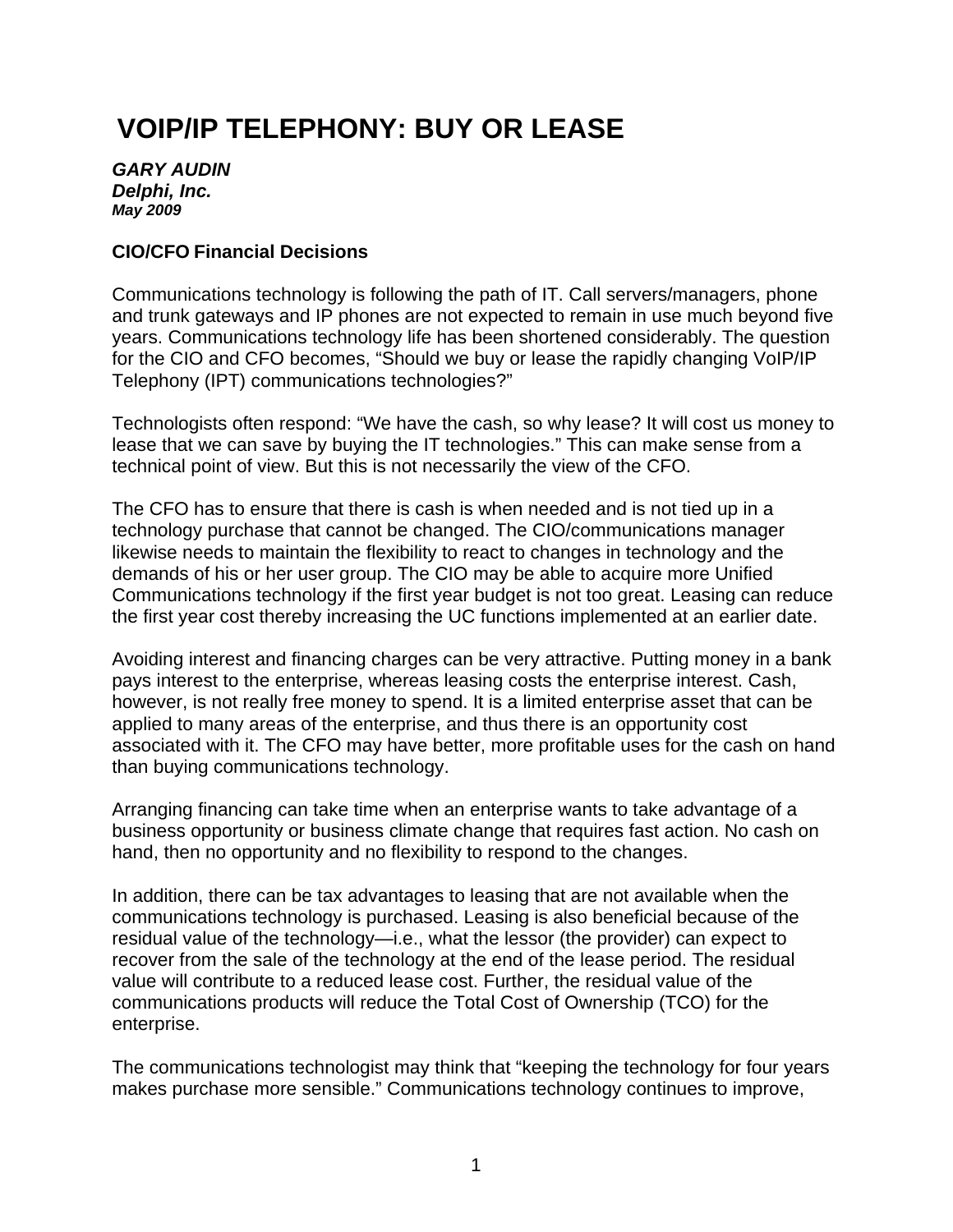making earlier systems and devices obsolete sooner. Emerging communications technologies are constantly being offered.

Furthermore, a major shift is occurring in communications towards greener operations. Owning older equipment that consumes more electrical power will result in higher operating costs than the new, more energy-efficient products. Leasing allows the technologist to replace the power hungry equipment with less costly-to-power systems. Replacing the equipment can reduce the power consumption by as mush as 25% according to the "EPA Report to Congress on Server and Data Center Energy Efficiency" released in August, 2007. The energy savings will more than pay the interest charges on the lease.

# **Technology Continues to Change**

The constantly changing communications technology offerings create a difficult situation for the communications organization. Keeping up-to-date is a never ending process. Products go through an ever shortening life cycle:

- A product is announced.
- The product is shipped to the first customer.
- A newer, more capable product is announced.
- There is an end of sale date (sales terminated) for the earlier product.
- There is an end of maintenance date for the earlier product.
- There is finally an end of support date for the earlier product.
- The total elapsed time can be 36 to 60 months.

In IT, the pricing half life for storage systems is about 15 months, and servers about 36 months. It is common that the PC on the desktop, network routers and switches are eclipsed with new products every 1 to 2 years. The same is happening to communications technologies. This encourages the enterprise to consider replacing the technology even faster. This fast replacement will be facilitated through leasing rather than purchase.

A technology refresh program is common in many enterprises. Leasing allows a fixed monthly payment while delivering proactive technology replacement.

Disposing of purchased communications technology is a hidden cost that is rarely considered. This hidden cost does not appear until the disposal time for the technology. The hidden cost will increase the communications budget, but with no return from the investment (money and labor) for disposal. In a leasing arrangement, the lessor has to deal with this disposal, at no cost to the enterprise, simplifying the communications procurement. The lessor does not have to pay for disposal or storage costs.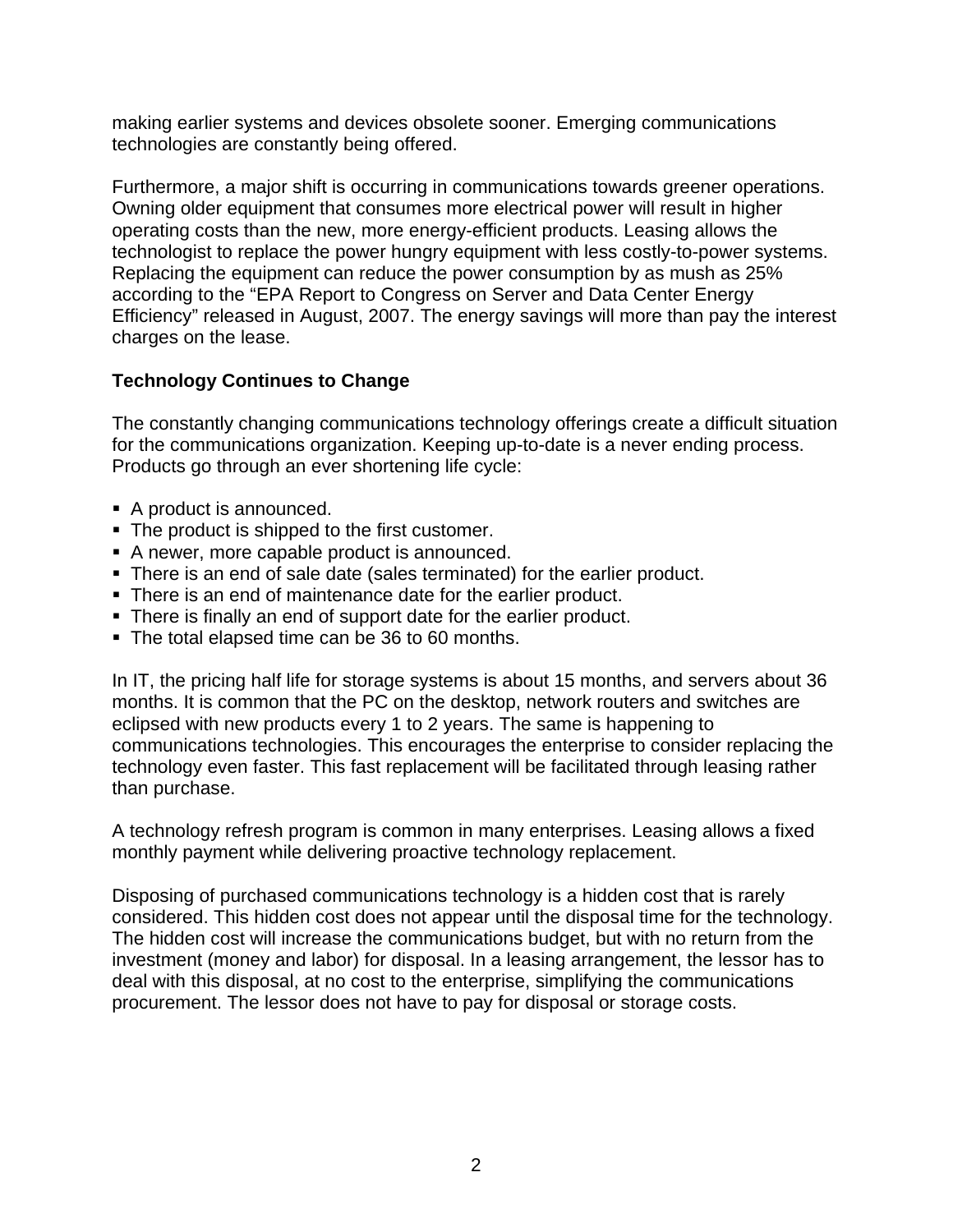## **Enterprise Objectives**

The enterprise has to assess and deliver on its operational objectives while controlling the risks and responding to business and technology challenges. The CFO will also have objectives that will influence, and may restrict, the communications organization and its operations to minimize and control the financial risks.

The communications technologist has to deal with:

- Recurring obsolescence of both information and communications technologies
- Taking advantage of upgrade options and investment protection offered by many vendors.
- Removing technology that no longer satisfies the enterprise's goals
- Asset/inventory management
- **Economies of scale acquisition**
- **Flexibility in timing acquisitions**
- Controlling the vendor of the technology

The CFO is looking for:

- **Flexible financing and payment options**
- Controllable and predictable cost
- Cash flow control
- Reciprocity of tax benefits (the lessor gets the depreciation that reduces the cost of the lease)
- **Lease payment deductibility**
- Avoiding tax purchase penalties (sales tax)
- Avoiding stranded assets
- **Improved financial ratios**
- Financial reporting ease (lessor does most of the work)
- Reducing administration

#### **Is the Buy Decision Right?**

The outright purchase of the communications technology may look favorable if the enterprise has cash on hand or unused bank lines of credit and does not anticipate any new business opportunities to surface that would require technology changes before the lifespan of the purchase is complete. This attitude, in today's business climate, is probably not realistic. Buying will not disappear, but leasing will become equally considered rather than ignored.

When businesses grew organically but did not have the political, economic and societal demands we have today, this could be acceptable. It was acceptable because there was stability in the business competition and financial sectors. Financial institutions and their consistent ability to provide credit has changed. This stability is less common today. An enterprise does not know if their market, competition and government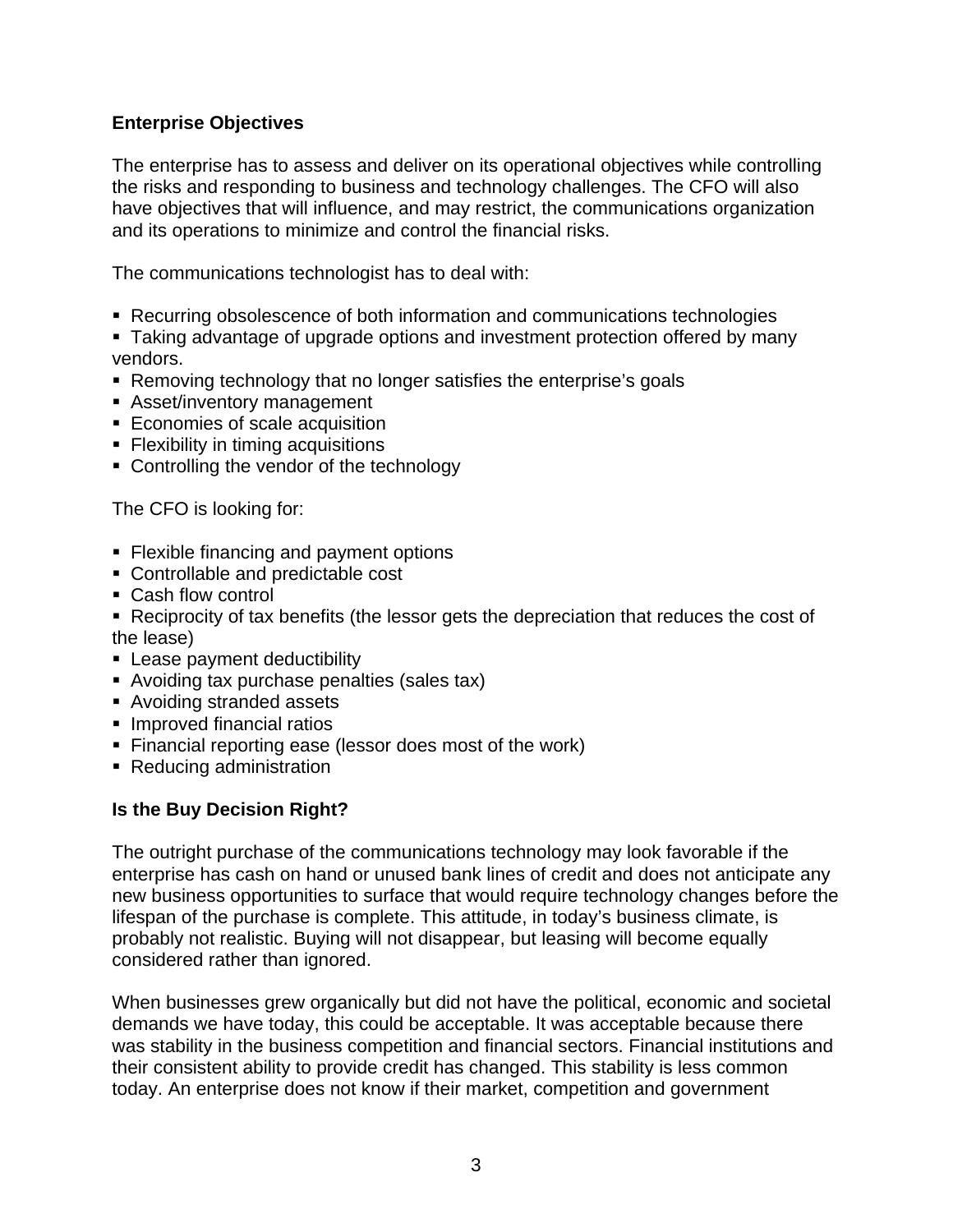regulations will be the same next year as this year. In fact, the safe assumption is that they will not.

What happens when an enterprise makes an older technology purchase just before the emerging technology becomes available? The communications purchaser is locked into the older technology for many years. Enterprises have been cautious about buying the latest technology until it demonstrates field success. However this can take one or two years. Many network products only have a four year product life. Buying after two years means that the purchased technology will obsolete only two to three after the purchase. This lock-in may eventually damage the profitability of the enterprise, or the enterprise has to scrap the older technology before its capitalized end-of-life. This then will be wasted cash and a charge to the P&L. A three year lease allows flexibility to the communications organization to change technology systems sooner to keep pace or be in advance of their competitors.

Buying communications technology constrains the flexibility of the C level executives to respond to unanticipated and sometimes unprecedented market forces. An alternative to expending the cash on the communications procurement is to finance the acquisition through a lease-purchase arrangement. But this option has few of the advantages of leasing and all the limitations of a buy/purchase arrangement.

# **VoIP/IPT Leasing**

Let's look at four areas of communications technology, the server, phone gateway, trunk gateway and IP phone. Each will have a separate thought process in the buy vs. lease decision.

#### *Server*

Many IT organizations lease their servers for the data applications. Server products keep improving with more compute power, lower energy costs and smaller data center footprints. Virtualization of server based applications is quite common.

The VoIP/IPT servers are different story so far. The major IPT vendors use modified servers running modified operating systems. Linux, in these IPT servers, is NOT the same as the off-the-shelf Linux, thereby excluding virtualization for the call manager software. Even though most call manager/servers are relatively idle, generally less than 10% busy, virtualization is uncommon. I therefore suggest the call manager/server be purchased UNLESS the call manager software can be virtualized. If virtualization is used, then leasing the server like that done for other data applications is a better idea.

#### *Phone Gateway*

The phone gateway is required to support legacy devices. Besides analog and digital phones, this gateway may also support fax machines, alarm systems, modems, and security devices. A long term goal is to reduce and eventually eliminate the legacy analog and digital phones. Some gateway connections will continue to be required for the non phone devices and connections. I suggest that the enterprise buy the gateway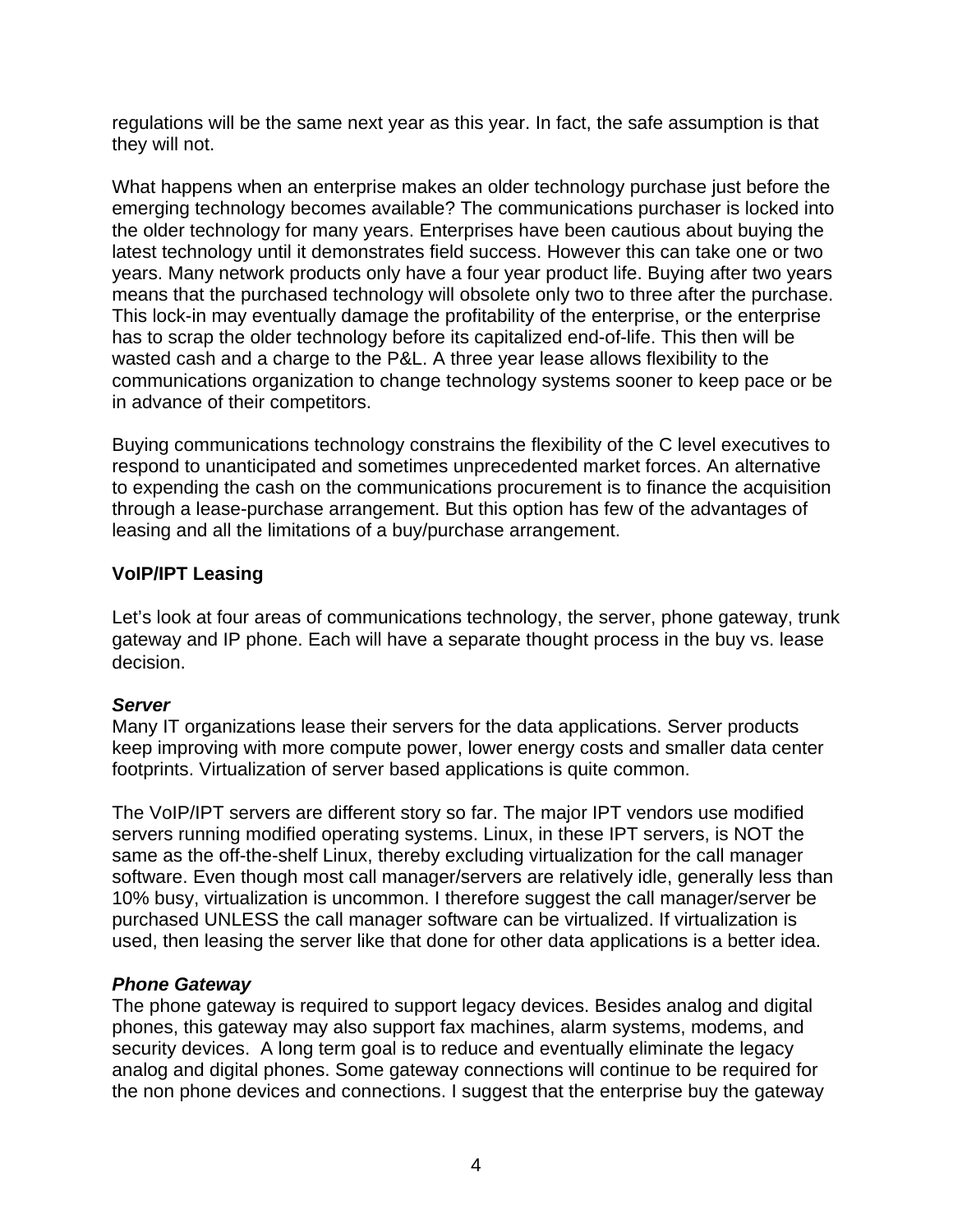connections for the non phone devices. The gateways for the legacy phones should be leased so that as IP phones and softphones are introduced, the phone gateways can be retired on the lease.

#### *Trunk Gateway*

The trunk gateway connects to the PSTN and to other enterprise sites via T1and PRI connections. Many enterprises will or are connecting their IPT sites together with IP trunks, negating the need for a trunk gateway for this purpose. If legacy trunking is in use with the goal to move IP trunking, then the inter-site trunk gateways should be leased.

SIP trunking is growing in popularity and availability. Although most SIP trunking installations are unique to each IPT vendor, the major carriers and ISPs support multiple SIP trunk interfaces. SIP trunking also negates the need for trunk gateways. Although SIP trunking may not be available, it will be soon be available at a lower cost than legacy trunks. This is the second reason for leasing the trunk gateway. The primary reason for retaining and therefore buying any trunk gateways are for resiliency, as backup to the SIP trunks.

#### *IP Phones*

Traditionally, enterprises kept analog phones in use even when changing PBX vendors. Everyone supported the classic analog phone. Digital phones on the other hand are unique to each vendor. The legacy phones remained rather stable in their operation over the last decade or two. This is NOT true of the IP phone.

If you purchased H.323 or proprietary phones because of the IPT feature set, you chose to make this decision because the SIP phone support was less attractive or not available. But as the IP phones mature and new models are introduced, then the older IP phones become obsolete. This obsolescence can occur every two to three years. It is now common that to the gain the UC advantages using SIP, the IP phone has to be replaced.

If the entrprise is convinced that the initial IP phone purchases will be useful for more than four years, then the phones should be purchased. If however, the enterprise vision is to add more features and functionality in three years, the IP phones will be replaced. If this is the case, the IP phone should be leased.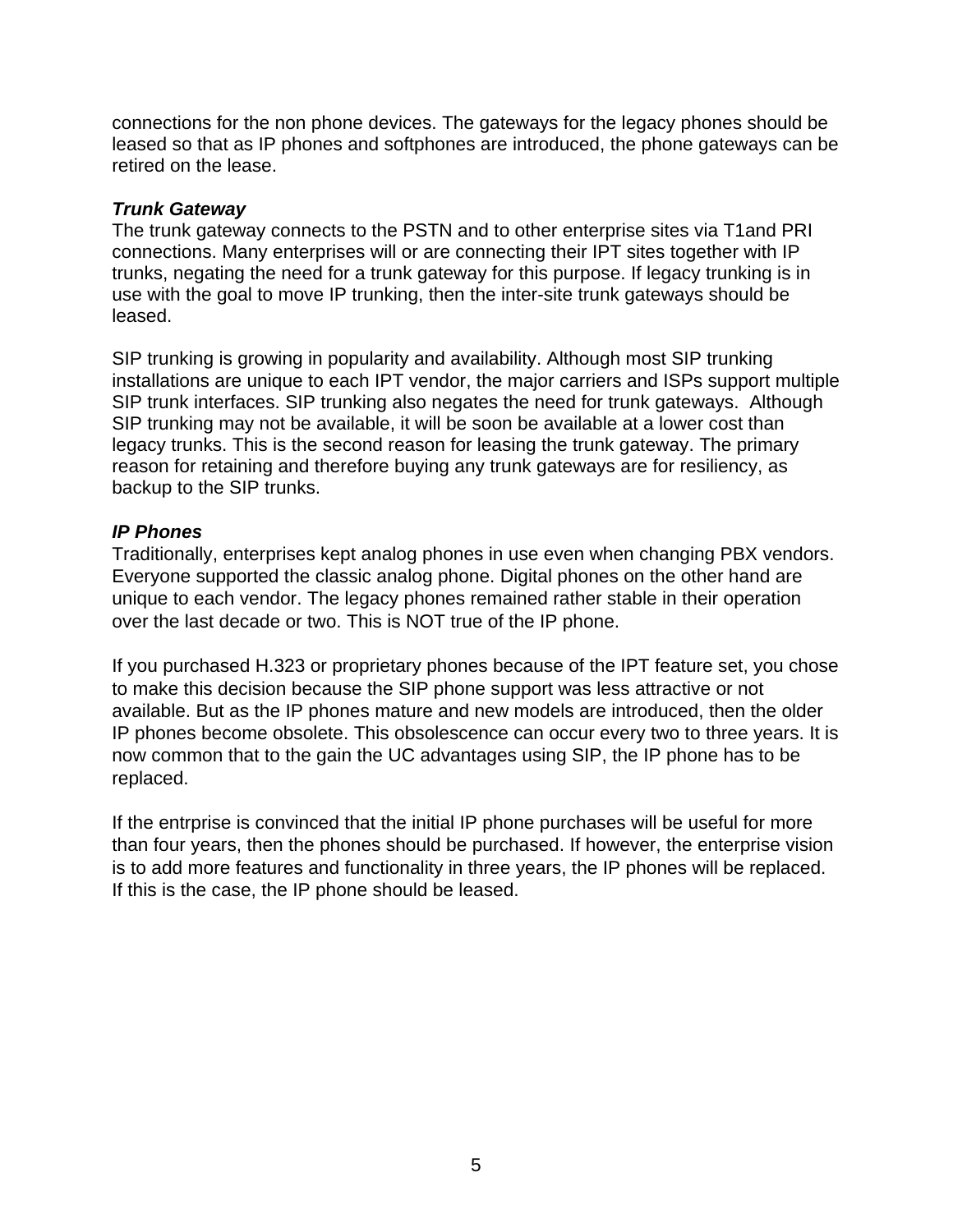# **The True Lease**

Leasing is the preferred option if:

- Technology replacement according to industry life cycles is needed
- There is a business need for rapid technological change
- The enterprise is undergoing downsizing or reorganizing
- There is a business need for quick adoption of new technologies

 The flexibility of spreading out payments and using operating funds (rather than capital funds) would be beneficial

A true lease, also referred to as an operating lease, does not involve the lessee (customer) obtaining ownership of the equipment. The lessor retains ownership, and the lessee obtains the use of the technology for a specific amount of time. It is recommended that an operating lease should meet the following requirements:

- The lease term should not be for more than 75% of the useful life of the equipment.
- If the enterprise leasing the technology wishes to purchase it at the end of the lease, the organization must pay fair market price for the hardware and software.

 The lease cannot automatically transfer ownership of the property to the lessee by or at the end of the lease term.

If these requirements are not met, the lease is considered a **capital lease** and the assets must be capitalized.

# **Full Payout, Capital Lease, Lease-Purchase**

A lease-purchase, full payout lease or capital leasing agreement spreads out the terms of payment for equipment. It is a time payment plan. At the end of the payment period, the enterprise obtains title to the hardware and software. The enterprise will be able to use the hardware and software and to spread payments over time to ease the financial burden of making large IT acquisitions.

Lease-purchasing may be the preferred option if:

 The dollar value of the equipment is substantial and its useful life to the enterprise is longer than three years.

- **The flexibility of spreading out payments would be beneficial.**
- **The enterprise does not have staff and systems to track assets and manage the** lease.

# **Vendor Captive Leasing**

In a lease from a captive leasing company, the lessor offering terms is also the manufacturer of the equipment. Most communications equipment manufacturers have a captive finance and leasing company. The vendor sometimes offers some payment relief to ensure a closed sale. In these cases, there are usually strict limitations on the ability to use and add non-manufacturer parts or upgrades.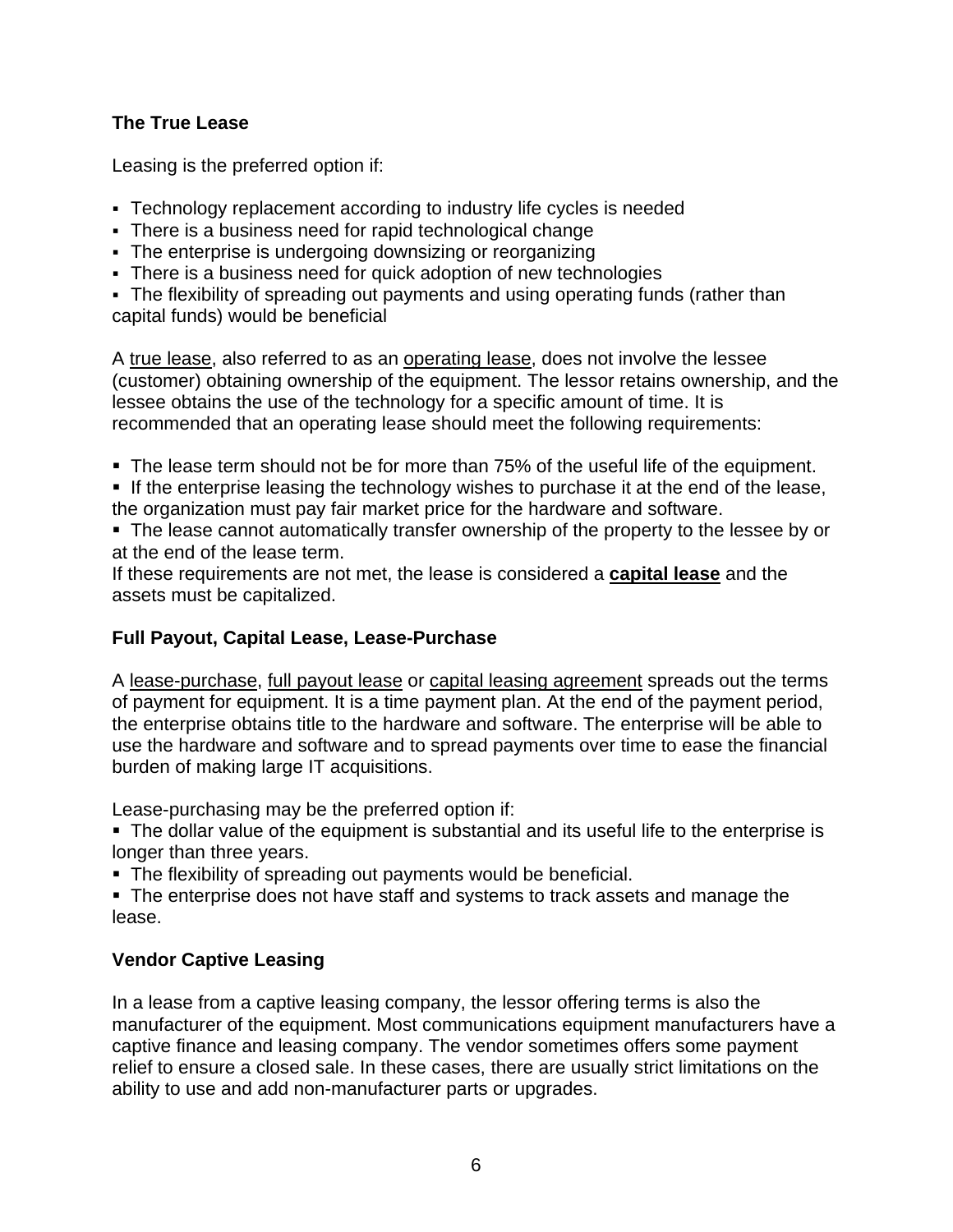A captive lease has a possibility of locking the enterprise into a single vendor. The vendor of the LAN switches may force the customer to buy the vendor's storage, IP telephony, Unified Communication and/or software applications. The customer therefore can not select the best-of-breed products from multiple vendors. This forces the customer to assume the single vendor has a continually robust and expanding product line, an optimistic view. It also assumes that this vendor has best of breed products.

#### **Leasing Advantages**

The advantages to leasing are multifold. There are both technology and financial reasons to lease. The primary reasons to lease are:

- A lease can smooth out budget fluctuations and preserve cash.
- A lease provides an alternative source of capital in addition to bank lines of credit.
- A lease will facilitate rapid deployment of new and emerging technologies.
- A lease will facilitate standardization efforts across the enterprise.
- A lease provides an effective disposal strategy for used hardware at the end of the lease.
- Tax advantages where the entire monthly payment can be written of as an expense or capitalized depending on the lease type.

Leasing will allow the financial useful life of the communications assets to be synchronized with the realities of the constantly changing communications environment. This reduces the risk and financial exposure for the enterprise. Leasing for 3-4 years is a good balance of the TCO, technology trends and enterprise demands.

The regulatory and compliance requirements have stimulated the communications organization to implement effective asset management linked to the financial reporting systems, which makes leasing much easier to embrace. The improved asset management and financial tracking integrates well with the enterprises' change management and technology turnover processes.

Leasing improves the technology infrastructure management as an operating cost instead as an asset based investment. When the communications infrastructure is treated as a fixed asset, then the entrprise mindset may limit the flexibility so important in remaining current with communications technologies. Leasing retains the flexibility to respond to the market forces that produce rapid product changes.

A shorter version of this material "Buy vs. Lease for Communications Technology" was posted at [www.nojitter,com](http://www.nojitter,com/).